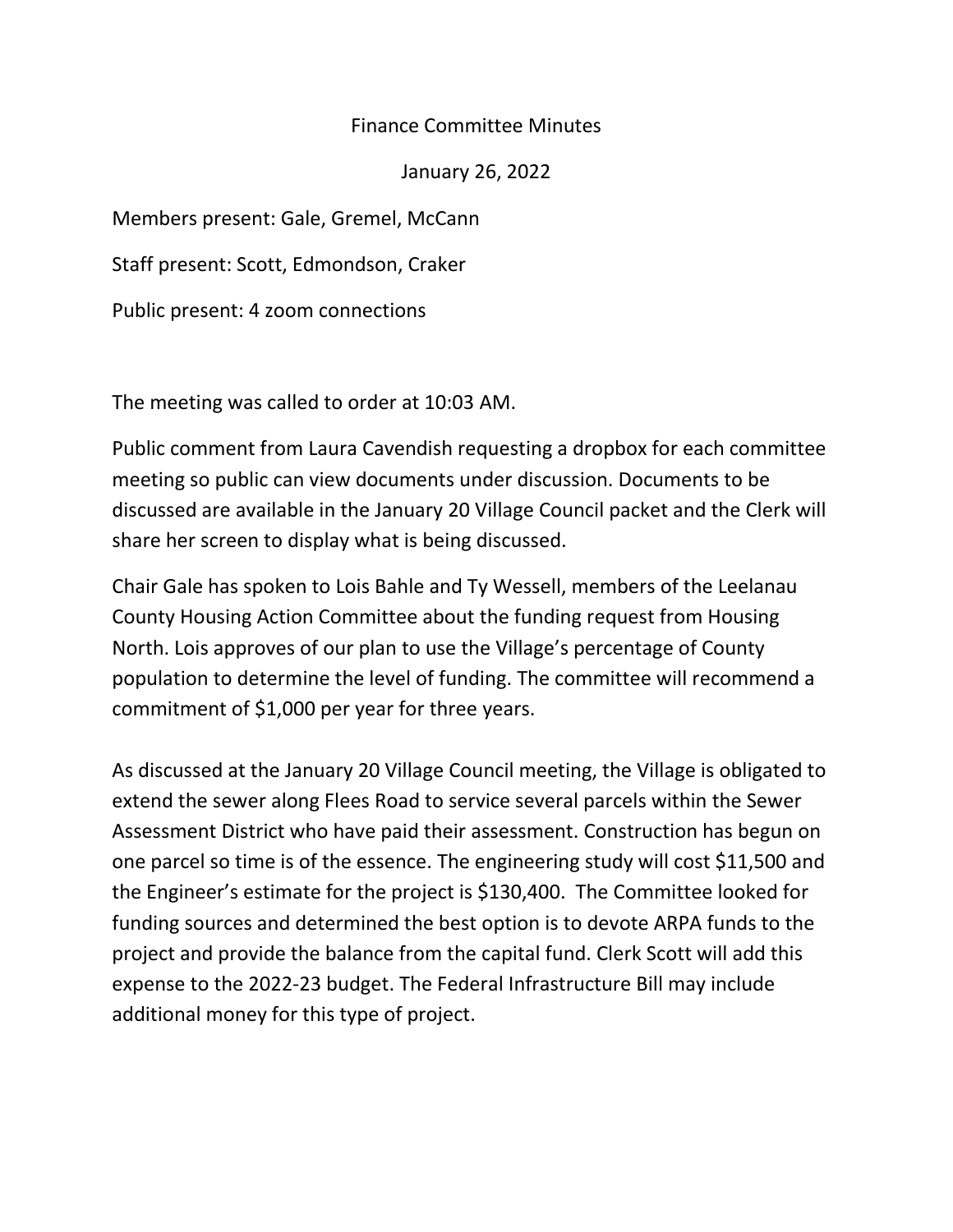Clerk Scott shared her screen and walked the committee and public through the 2022-23 Budget Worksheet. The committee recommended the following changes to the General Fund:

- apply a 5.9% cost of living increase to wages and salaries.
- add to the assumptions that the Treasurer's salary is being allocated to multiple funds in the same way the Clerk and Liaison salaries are allocated.
- move Wade and Trim consulting fees from Capital Improvement Fund to Planning Commission Expenditures in the General Fund.

In the Marina Fund, the committee increased commercial slip revenue to 2021-22 levels.

In the Capital Improvement Fund, leave \$25,008 in the budget for legal fees related to the plat amendment work. This is a contingency fund should anyone contest the road end vacation.

With the unexpected expenses for the Flees Road sewer line extension, many of the proposed projects for this budget year will need to be deferred unless other funds become available.

Clerk Scott shared a spreadsheet that shows the bond repayment schedule for the sewer debt retirement. The Village has had 7 new connections this year and more are anticipated next year. Collection on NLTUA billings on the Township's winter tax statements are incomplete. The committee would like to revisit the debt retirement schedule in March or April when collections are complete before making any recommendations to modify the current schedule.

The committee reviewed 2021-22 Budget Amendments and recommends the following:

- Increase of \$22,400 to the General Fund expenses
- Increase of \$20,211 to Major and Local Street Funds expenses
- Increase of \$23,000 to Water Fund expenses
- Increase of \$59,046 to Marina Fund expenses